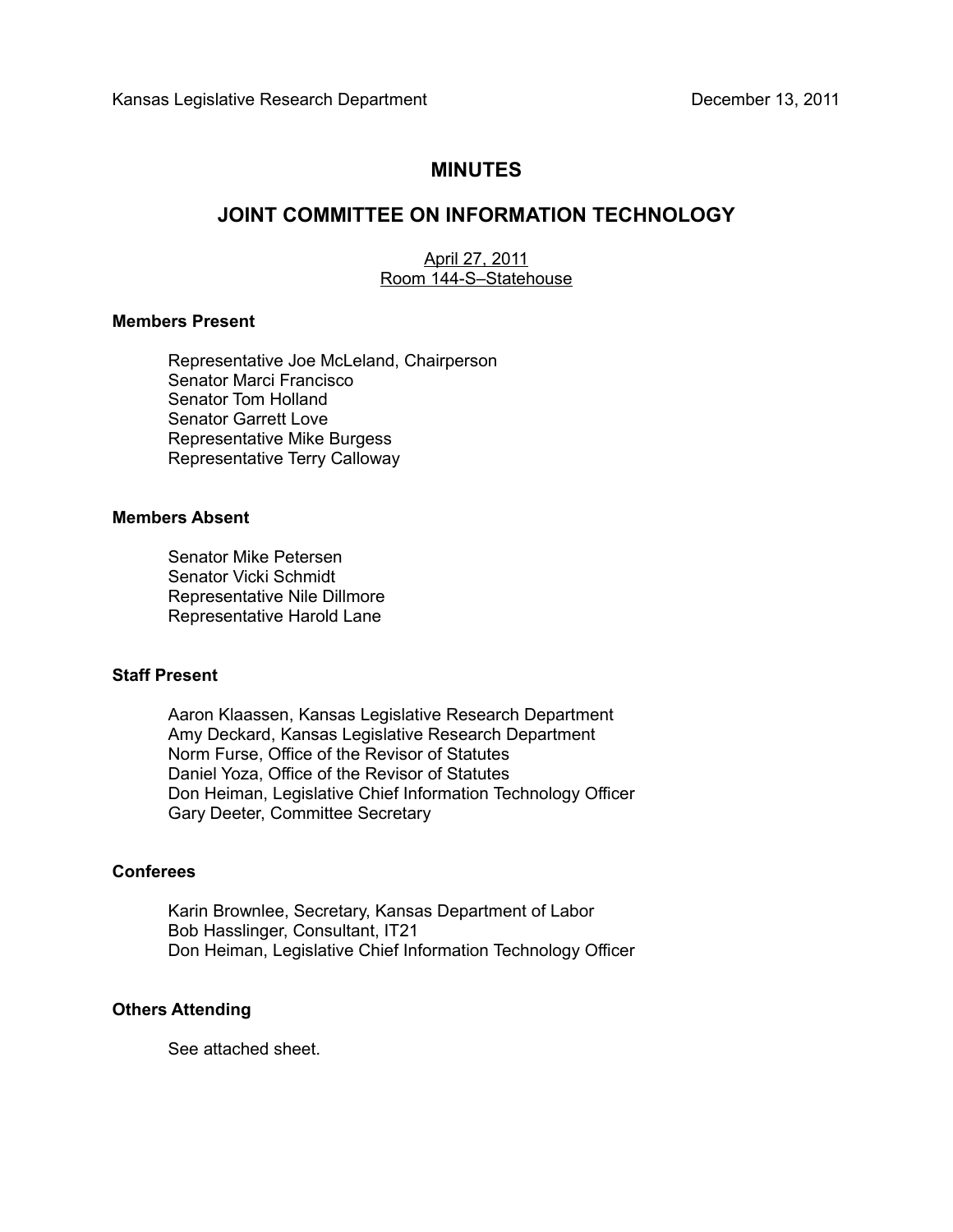The Chairperson called the meeting to order at 8:05 a.m. and welcomed Karin Brownlee, Secretary, Kansas Department of Labor (KDOL), who provided an update on the agency's Unemployment Insurance Modernization Project (UIM). Ms. Brownlee observed that, during her years as a senator, she was aware of the problems associated with the project: vendor contracts terminated, the project being recast, payments not linked to deliverables (Attachment 1). When she began her new position, she contracted with vendor IT21 to evaluate the project and make recommendations. She commented on several issues that are being addressed:

- The need for more effective oversight of the project;
- An action plan in response to audits; and
- Payments commensurate with deliverables rather than based on billable hours.

Ms. Brownlee referenced several contracts to illustrate her points.

Bob Hasslinger, IT21 consultant for the UIM, detailed what he found lacking in the project and in the Call Center, and what has been done to correct the deficiencies. He provided a remediation plan to put the project back on track (Attachment 2). He also provided statistical analysis to show what results have been achieved to date and what new baselines have been established. He noted vendor staff reductions and the shifting of work load from vendor to inhouse staff; these and other changes will reduce the annual expenditures on the project by \$12.3 million. He commended the KDOL staff for their work.

Answering questions, Secretary Brownlee and Mr. Hasslinger shared the following information:

- The original vendor was Bering Point (2004). After Bering Point was terminated, the vendor was IBM. The contract with IBM was terminated in 2008.
- Oracle sold the project more seat licenses than there were staff to use them.
- The project has instituted Time Pilot to log employee and vendor hours.
- Besides the previous user-acceptance testing, new evaluations include load testing and regression testing.
- IVV (Independent Verification and Validation) was done by SysTest, but no follow-up was done to provide an action plan to correct deficiencies. The Secretary recommended developing a statewide list of vendors to avoid.
- The current project plan follows the original design document.
- The project, originally scheduled to be completed by October 2011, will be extended one more year.
- The system is not currently stable; there are numerous problems that need to be addressed before the system can function as it was designed to do.